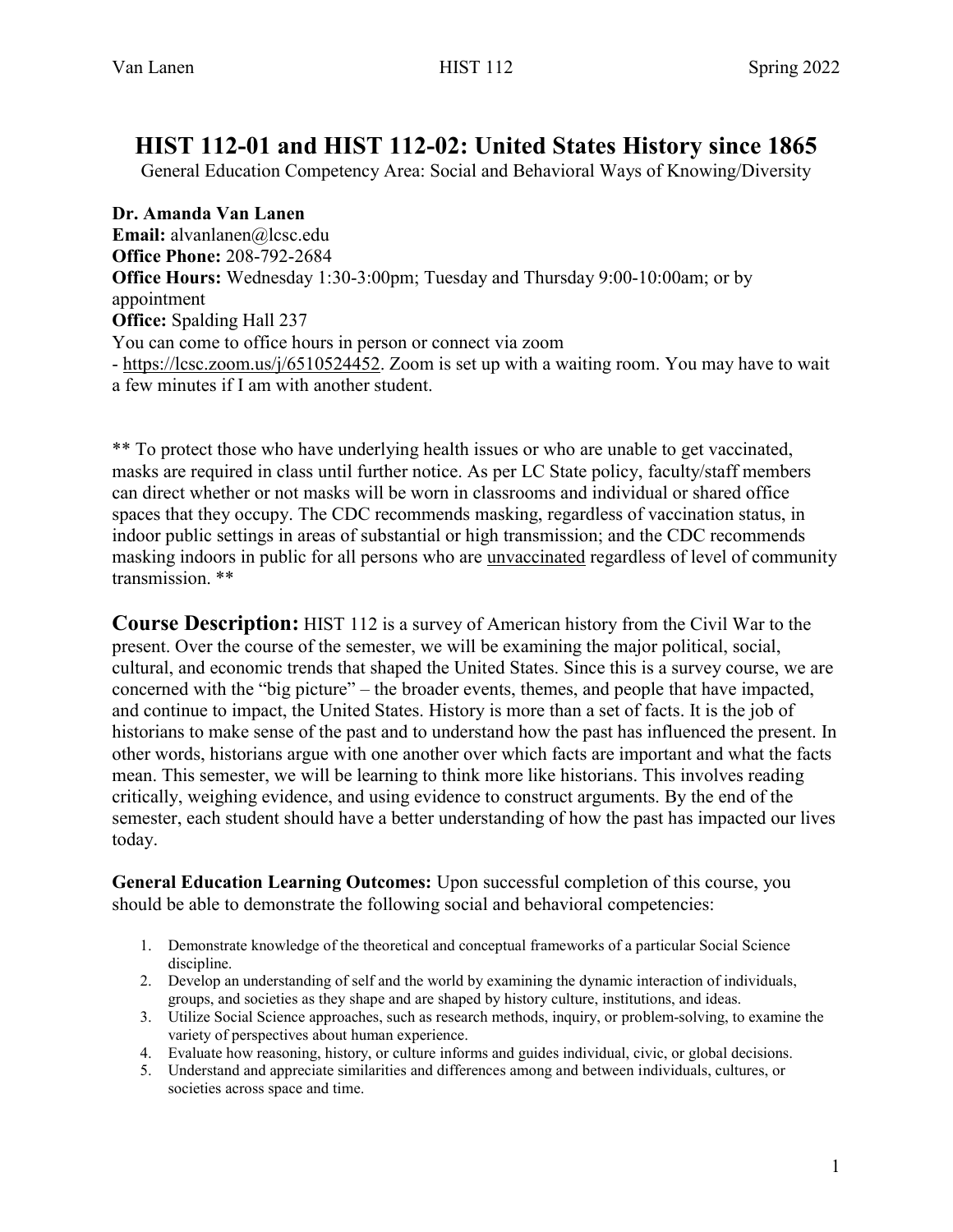Upon successful completion of this course, you should be able to demonstrate the following diversity competencies:

- 1. Explain the effect of culture on individual and collective human behavior and perspectives.
- 2. Analyze multiple perspectives and articulate how perspectives, based on other worldviews, compare to one's own.
- 3. Differentiate key values, assumptions, and beliefs among diverse peoples.
- 4. Explain how and why sameness and difference, as constituted through intersections of social categories (e.g. racial, ethnic, religious, regional, economic, and/or gendered backgrounds), shape the human experience.
- 5. Assess and utilize information about human diversity from a variety of sources.

**Course Objectives:** By the end of the course, students should be able to:

- Identify major political, social, economic, and cultural trends in American history from 1865 to the present.
- Analyze primary source materials and place them within the context of larger historic trends.
- Use historic evidence to construct and evaluate arguments.
- Compare perspectives of people from varied backgrounds.

#### **Required Textbooks:**

- *The American Yawp: A Massively Collaborative Open U.S. History Textbook*, vol. 2: since 1887, ed. Joseph L. Locke and Ben Wright. \*\*A note on the text: This is a free, open, resource textbook. It is available on the American Yawp website [\(https://www.americanyawp.com/\)](https://www.americanyawp.com/). You can read the book directly from the website, download a free pdf, or purchase a print copy – your choice!
- Other documents and readings as posted on Canvas

# **Course Requirements**

#### **Weekly Review – 15%**

Each week, you will need to complete a weekly review on Canvas. You'll be asked to summarize what you learned from class and the readings. You'll also submit a list of potential test questions.

#### **Attendance and Participation – 10%**

Attendance and participation are important for your success in this course. Participation includes:

- Participating in class discussions
- Completing in-class assignments and activities
- Asking questions
- Coming to class prepared. This means reading the chapter before class and actively taking notes during class

Because this work takes place in class, there will be no make-ups, except for sanctioned LCSC events or extenuating circumstances. I will drop the two lowest scores in this category

#### **Document Analysis/Historical Debate Assignments – 40%**

Primary source documents (written, photographed, filmed, or recorded documents created by people who experienced the past firsthand) are the foundation of the historical profession. This is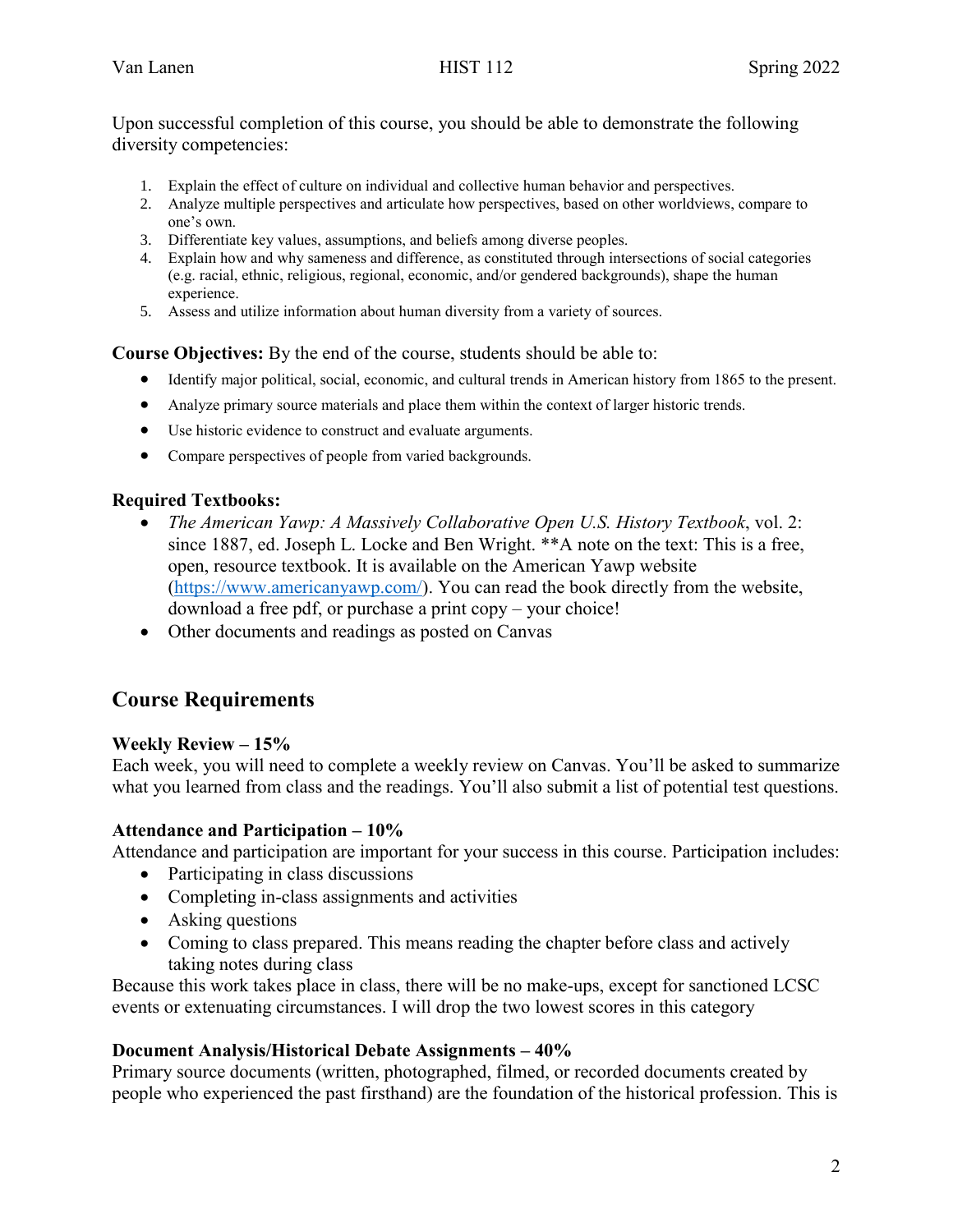what historians use to interpret the past. Historians consider the source of the document and the credibility of its author– who wrote it, why, and for what purpose? They consider context – what else was going on at the time? They consider meaning, read between the lines, and compare the document with other sources. Document analysis requires detective work and a curious mind.

This semester, you will get to be a "history detective" and analyze documents for class. This is a skill that takes practice, but it will build reading and critical thinking skills that can be applied to other courses and life situations. For some assignments we will debate a historical issue. Depending on the assignment, you will prepare individually or with your group to present your assigned role to the class. Worksheets for document analysis and debates will be posted to Canvas. Please bring your worksheets to class as we will use them during class.

#### **Research Project – 15%**

Everyone will complete a research project. The goal of the project is to think about how history connects to our lives today. You will have the option of writing a traditional essay or doing a more creative project. You will also get to choose between several prompts. Additional information is available on Canvas.

## **Exams – 20%**

There will be a midterm exam and a final exam for this course. Both exams will consist of a combination of identifications, maps, primary source analysis, and essays. Save your weekly review assignments. They will help you prepare for the exam. I will use questions from the weekly review assignments to create a study guide. Specific instructions will be provided at the time of the exam.

# **Course Policies**

## **Assignment Submission:**

- Late assignments will be assessed a 10% penalty for each day they are late unless you've made prior arrangements with me.
- Assignments should be submitted on Canvas or in hard copy.

#### **Attendance:**

- Attendance is important for your success in this course.
- Sometimes emergencies happen. If you are unable to attend class for any reason, please let me know as soon as possible. Attending class is like working a job. Please give me the same courtesy you would give an employer. There are no make-ups for in-class work, except for LCSC sanctioned events or extenuating circumstances. I will drop the lowest two attendance/participation scores.

**Collaborative Learning Groups:** This semester, some work will be completed in groups. Research shows that we learn more when we work with others. Working with others builds teamwork, and it is a valuable skill for many careers. It's also fun to work with others. Collaboration is about creating new knowledge, sharing ideas, and connecting with other individuals. This can be a very rewarding and enjoyable process.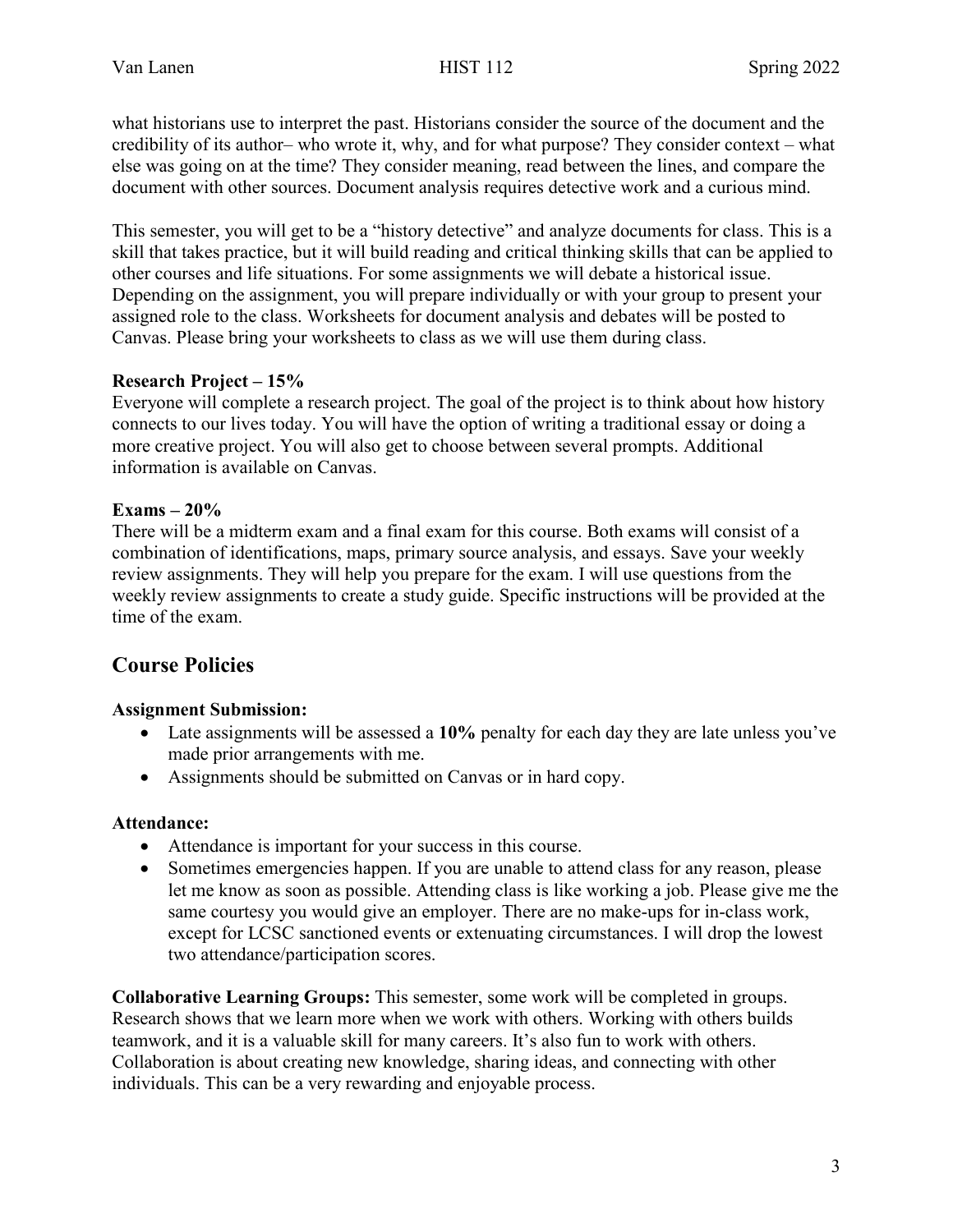- **What about my grade?** All group projects will be graded individually, but some points are awarded for how well you work with the group.
- **What if I don't have time to meet with a group outside of class?** Most group work will be done in class. Group work that requires time outside of class can be completed through Canvas. You don't need to worry about scheduling a meeting with your group in person, although having a study group can be useful.

#### **Email:**

- Check your LCMail regularly and turn on notifications for components in Canvas, including announcements, graded assignments, etc.
- You can contact me through Canvas or at  $\alpha$  alvanlanen $\alpha$ lcsc.edu.
- I only check email during regular working hours (M-F, 8:00-5:00pm).
- I will reply to your message within two working days. If I have not replied within two working days, assume that I have not received your email.

**Academic Dishonesty:** Students in this course will abide by Lewis-Clark State College's policy on [Academic Dishonesty.](https://www.lcsc.edu/student-affairs/student-code-of-conduct/prohibited-conduct) In this course, any assignment completed without total academic honesty will be grounds for **failing the course** and will be reported to the appropriate school officials.

**Course Schedule -** for additional information about weekly assignments, please see the Canvas course calendar and modules. Course schedule subject to change.

## **Week 1**

- Tuesday, January 18 Introductions
- Thursday, January 20 In-class current events assignment (see Canvas Week 1)

## **Week 2 -** Reconstruction

- Read *American Yawp* chapter 15 (this is part of vol. 1 and is available on the American Yawp website)
- Tuesday, January 25 Reconstruction
- Thursday, January  $27 \text{Jim}$  Crow and the New South
	- o Weekly Review Due

# **Week 3** – The West

- Read *American Yawp* chapter 17
- Tuesday, February 1 Railroads and Settlement of the West
	- o Read Frederick Jackson Turner, ["Significance of the Frontier in American](http://www.americanyawp.com/reader/17-conquering-the-west/frederick-jackson-turner-significance-of-the-frontier-in-american-history-1893/)  [History"](http://www.americanyawp.com/reader/17-conquering-the-west/frederick-jackson-turner-significance-of-the-frontier-in-american-history-1893/)
- Thursday February  $3$  West cont.
	- o Document Analysis Worksheet Due in class (see Canvas Week 3 for worksheet and document assignments)
	- o Weekly Review Due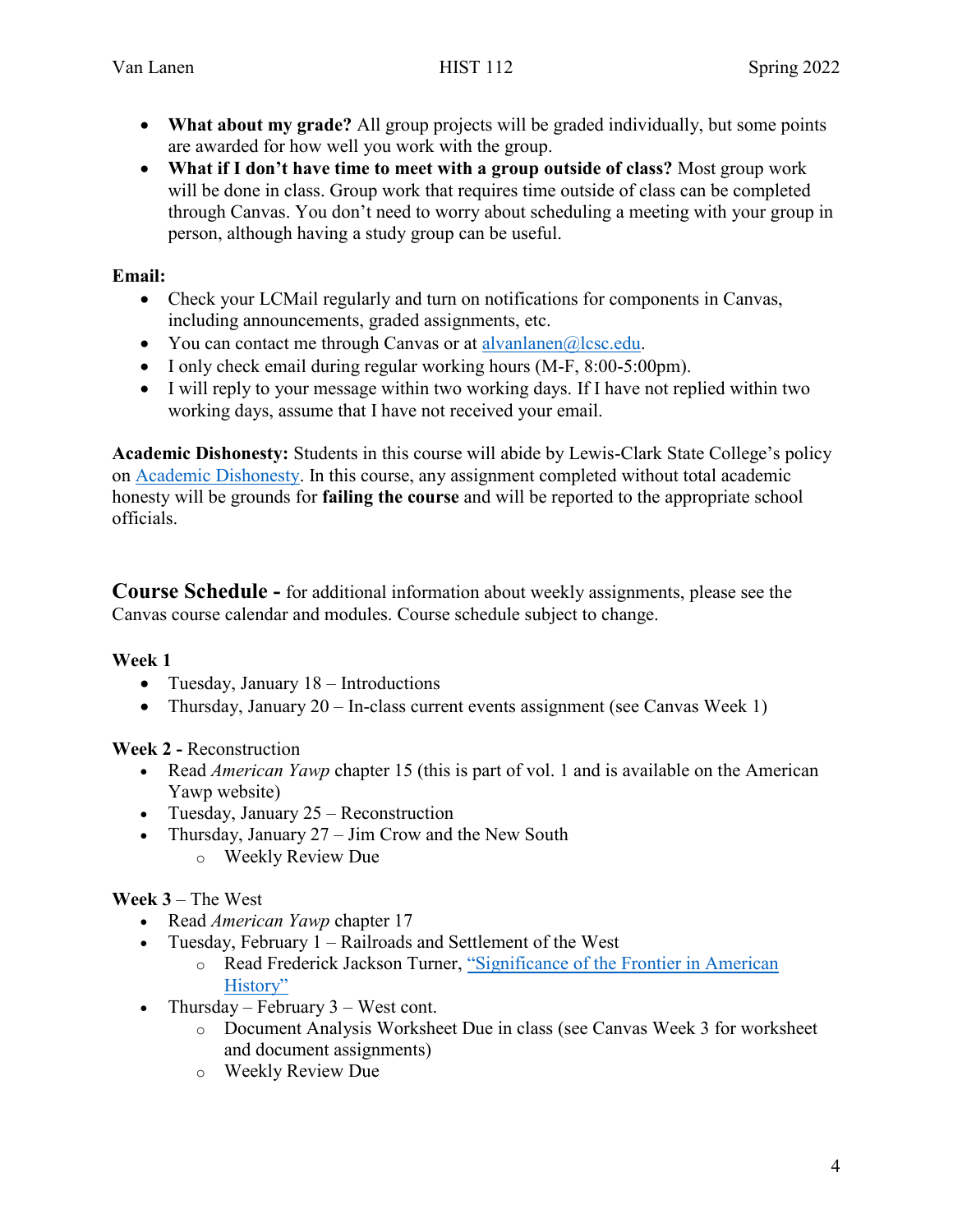#### **Week 4** - Capital and Labor

- Read *American Yawp* chapter 16
- Tuesday, February  $8 Age$  of Enterprise
	- o Read [William Graham Sumner,](http://www.americanyawp.com/reader/16-capital-and-labor/william-graham-sumner-on-social-darwnism-ca-1880s/) [Henry George,](http://www.americanyawp.com/reader/16-capital-and-labor/henry-george-progress-and-poverty-selections-1879/) and [Andrew Carnegie](http://www.americanyawp.com/reader/16-capital-and-labor/andrew-carnegies-gospel-of-wealth-june-1889/)
- Thursday, February  $10 -$ Labor and the Age of Organizations
	- o Document Analysis Worksheet Due in class (see Canvas Week 4 for worksheet and document assignments)
	- o Weekly Review Due

**Week 5** -Life in Industrial America

- Read *American Yawp* chapter 18
- Tuesday, February 15– Culture and Society in the Gilded Age
- Thursday, February 17 Immigration and the New American City
	- o Document Analysis Worksheet Due in class (see Canvas Week 5 for worksheet and document assignments)
	- o Weekly Review Due

**Week 6** – The Progressive Era

- Read *American Yawp* chapter 20
- Tuesday, February 22 Roots of Reform
	- o Research Project Proposal due
- Thursday, February 24 Variety of Progressive Reforms
	- o Document Analysis Worksheet Due in class (see Canvas Week 6 for worksheet and document assignments)
	- o Weekly Review Due

**Week 7** – American Imperialism

- Read *American Yawp* chapter 19 and Parts I III of chapter 21
- Tuesday, March 1 The U.S. as an Emerging Power
	- o Document Analysis Worksheet Due in class (see Canvas Week 7 for worksheet and document assignments)
- Thursday, March 3 U.S. on the World Stage
	- o Read Taft vs. Wilson document on Canvas
	- o Weekly Review Due

#### **Week 8**

- Tuesday, March 8 **Midterm Exam**
- Read *American Yawp* chapter 21
- Thursday, March 10 WWI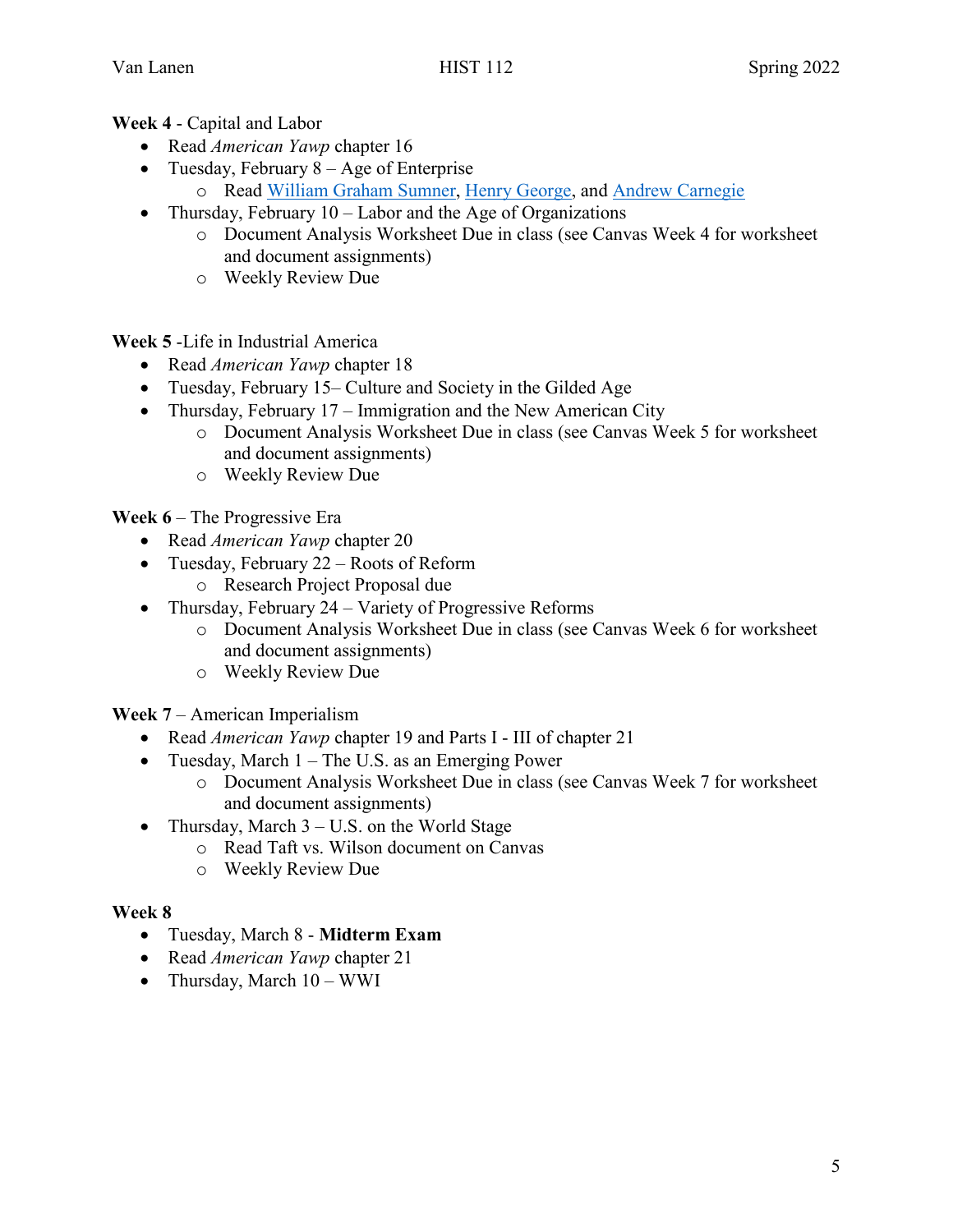#### **Week 9 –** 1920s The New Era

- Read *American Yawp* chapter 22
- Tuesday, March 15 WWI aftermath, stumbling into a new decade
	- o Document Analysis Worksheet Due in class (see Canvas Week 9 for worksheet and document assignments)
- Thursday, March 17 Cultural conflict in the 1920s
	- o Read [Ellen Welles Page](http://www.americanyawp.com/reader/22-the-new-era/ellen-welles-page-a-flappers-appeal-to-parents-1922/)
	- o Research Project bibliography due
	- o Weekly Review Due

**Week 10 –** The Great Depression

- Read *American Yawp* chapter 23
- Tuesday, March 22 The Great Depression
	- o Read [Herbert Hoover on the New Deal](http://www.americanyawp.com/reader/23-the-great-depression/herbert-hoover-on-the-new-deal-1932/) and [FDR Acceptance Speech](http://www.americanyawp.com/reader/23-the-great-depression/franklin-roosevelts-re-nomination-acceptance-speech-1936/)
- Thursday, March 24 Roosevelt and the New Deal
	- o Document Analysis Worksheet Due in class (see Canvas Week 10 for worksheet and document assignments)
	- o Weekly Review Due

## **Spring Break – March 28-April 1**

#### **Week 11**

- Read *American Yawp* chapter 24
- Project Consultation appointments available
- Tuesday, April 5 Origins of World War II
	- o Read [Charles Lindbergh](http://www.americanyawp.com/reader/24-world-war-ii/charles-a-lindbergh-america-first-1941/) and the [Atlantic Charter](http://www.americanyawp.com/reader/24-world-war-ii/937-2/)
	- o Complete class activity on Canvas
- Thursday, April 7 World War II
	- o Read [Aiko Herzig-Yoshinaga](http://www.americanyawp.com/reader/24-world-war-ii/aiko-herzig-yoshinaga-on-japanese-internment-1942-1994/)
	- o Weekly Review Due

**Week 12** – The Cold War and 1950s America

- Read *American Yawp* chapter 25 and 26
- Project Consultation appointments available
- Tuesday, April 12 Origins of the Cold War
	- o Read [Dwight D. Eisenhower](http://www.americanyawp.com/reader/25-the-cold-war/dwight-d-eisenhower-atoms-for-peace-1953/)
- Thursday, April 14 American Culture and Society in the Post-War Era
	- o Document Analysis Worksheet Due in class (see Canvas Week 6 for worksheet and document assignments)
	- o Weekly Review Due